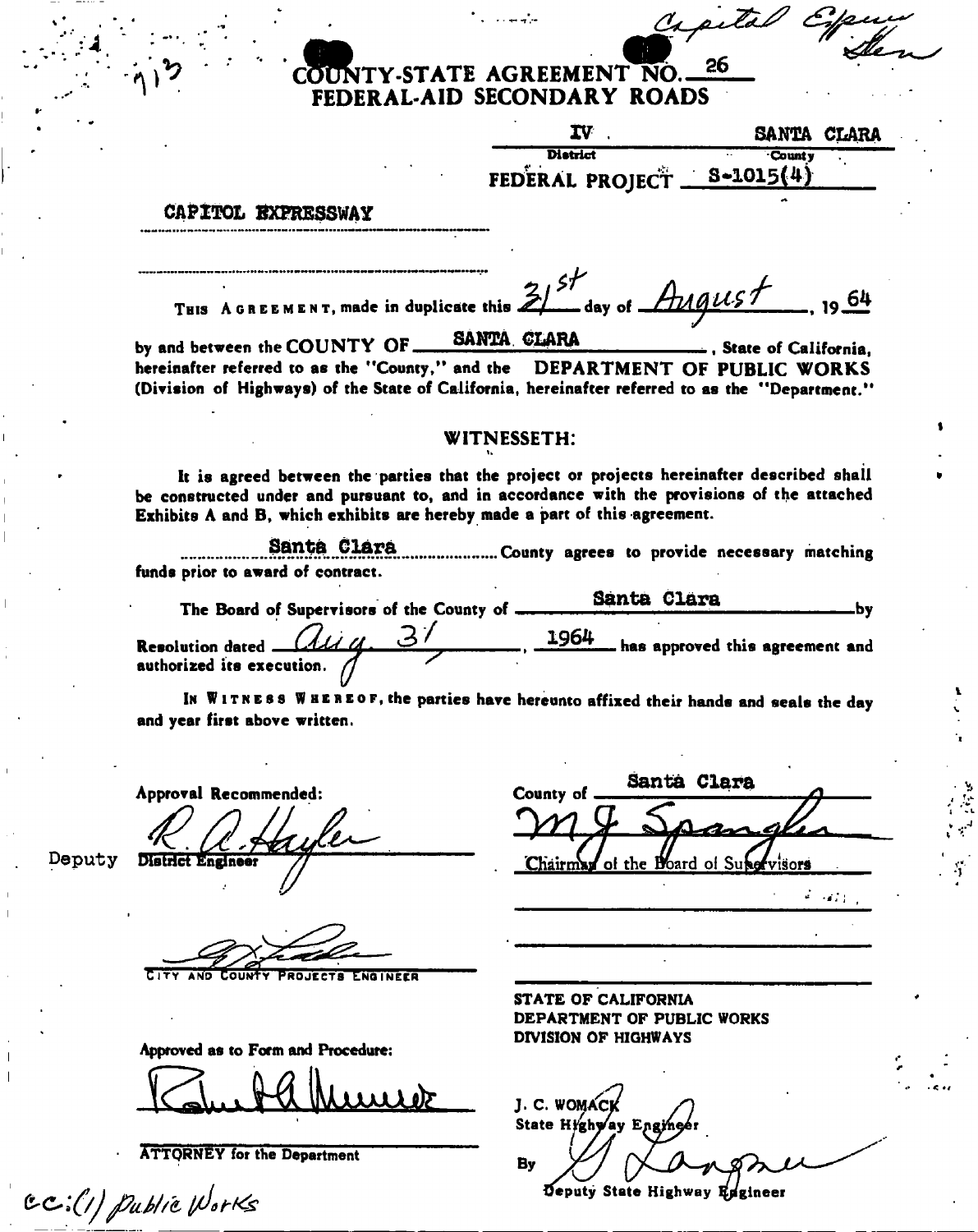

 $\blacksquare$ 

 $\frac{1}{4}$  ,  $\frac{1}{2}$ 

 $\bullet\bullet$  $\ddot{\phantom{a}}$ STATISHIS ALAMOD  $\ddot{\phantom{a}}$ UNDOM DITURN TO JUDE **PSCL CASE**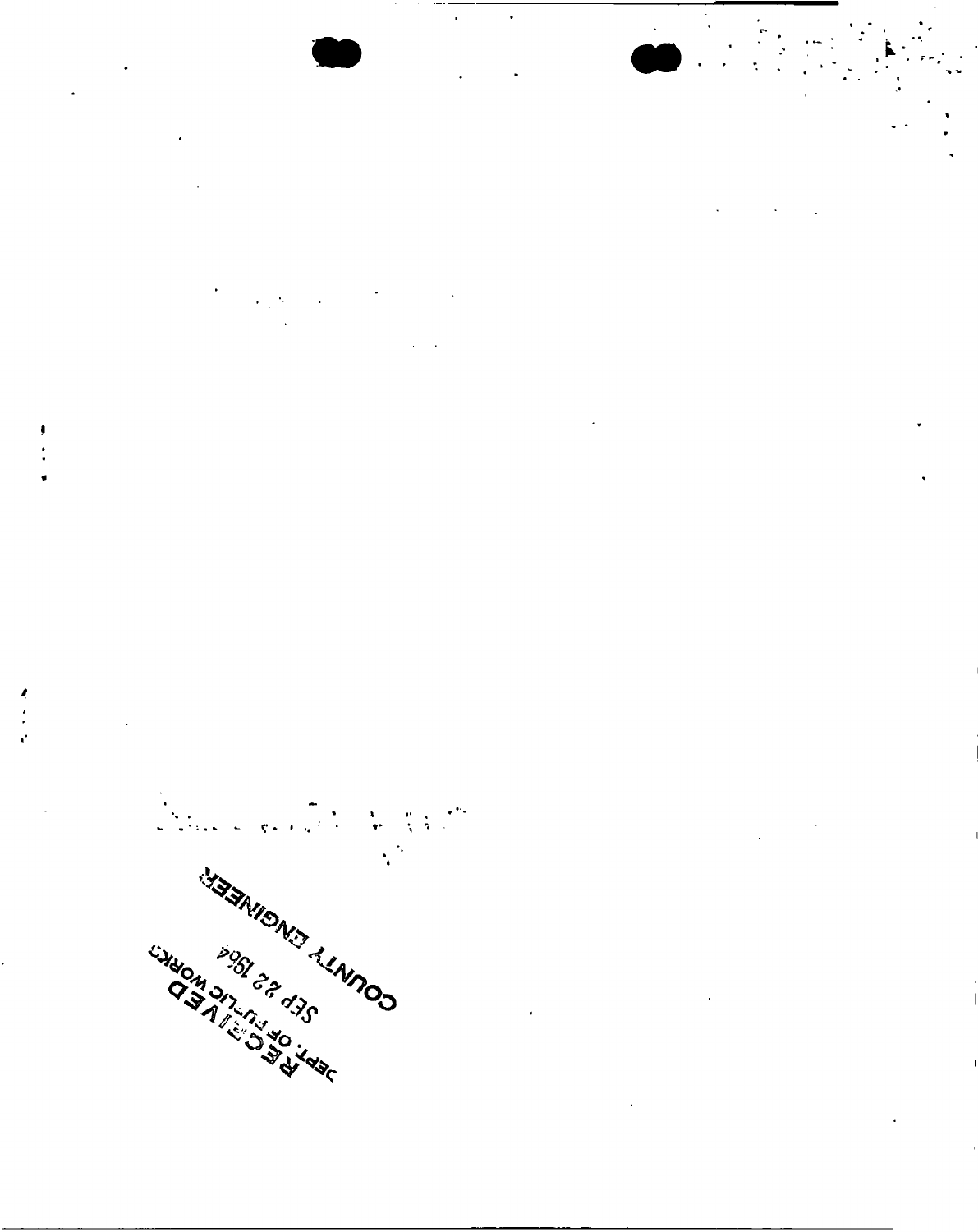



Article I. This agreement is made in the light of the following facts and circumstances;

1. Under the provisions of the Federal-Aid Highway Acts ccrcsin funds arc authorized to be appropriated for expenditure on a system of principal secondary roads to be selected by the State highway departments in cooperation with the county<br>supervisors and the Commissioner of Public Roads. The route upon which the subject project is pro funds are now available for obligation to the subject project.

2. The Department is required to enter into an agreement with the Commissioner of Public Roeds relative to the proeecution of thia project and the obligation of participating Federal-Aid funds.

THEREFORE, in consideration of the premises herein contained, the parties agree as follows:

Article II. Cooperation with the United States.

#### MAINTENANCE

l, The Federal-Aid Acts require that the maintenance of projects constructed thereunder shall be the responsibility of<br>the State and that a project for which the Department proposes to provide maintenance by an agreement w and suppremented, which the County improved with Federal funds under the provisions of the Federal Highway Acts, as amended<br>and supplemented, which the County has agreed to maintain, is not being satisfactorily maintained

It is therefore agreed that after completion of said project or usable portions thereof, and upon notice of such completion,<br>the County will maintain the completed works in a manner satisfactory to the euthorized agents of

Article III. Control of Work.

#### RIGHT OF WAY

The furnishing of rights of way as provided for herein includes, in addition to all real property required lor the improvement free and dear of obstructions and encumbrances, the payment of damages to real property not actually taken but injuriously affected by the proposed improvement.

1. Such rights of way as are necessary for the construction of the proposed improvement, will be furnished by the County.

2. It la understood that a contract for the construction of thia project or any portion thereof cannot be awarded until tho necessary right of way has been made available.

>• The County.will furnish to the Department prior to advertising of the project evidence that necessary rights of way are available for construction purposes.

The County agrees to pay from county funds any costs, which are incurred in connection with this project, which arise out of right of way litigation or delays to the contractor because right of way has not been made available to him for the orderly prosecution of the work.

#### ENGINEERING

Preliminary Engineering--The term "preliminary engineering" as used herein includes all preliminary work, including<br>but not reatricted to, preliminary surveys and report, laboratory work, soil investigation, preparation of

Construction Engineering—The te m "construction engineering\*' as used herein includes actual inspection of the work, necessary construction staking, laboratory and field testing, field reports and records, estimates, final report, and allowable expenses of employees engaged therein.

County employees shall perform all enginsering work. It is understood that the Department is held responsible by the<br>United States Government for the conduct of the work and for satisfactory results and that the Department responsibility. It is therefore agreed that the Department will exercise general supervision over the work and may take direct control of the subject project at its discretion when it is deemed that the responsibility of the Department requires.

When the cost of Right of Way, Preliminary Engineering or Construction Engineering, incurred by the County is to be borne in part by Federal-Aid funds, the Department will reimburse the County for services performed on ^he basis of the ectual cost thereof to the County including compensation and expense of personnel working on the project, the required materials and the use of county-owned automobiles at the rate of four cents per mile, provided, however, that the County will contribute its general<br>prepared in such forms and overhead expense. Payments for such work will be made by the Departm Department hereunder.

#### AWARD OF CONTRACT

Actual construction work will be performed by contract. The Department will make the final preparation for advertising, will advertise and award the contract and will make payments to the contractor as the same become due.

Prior to advertising for bids the County and the Department must agree on an engineer's estimate as to the estimated cost of the project. No contract for an amount in excess of said engineer's estimate will be awarded unless sufficient funds are<br>available and both the Department and County agree to such award.

#### Article TV. Special Covenants.

1. Nonpartlcipating Items. All costs ruled ineligible under the Federal-Aid Highway Acta but properly chargeable to this project shall be paid by the County.

2. Preliminary Engineering. All preliminary engineering charges, including the cost of advertising, have been or will be paid by the County from funds other than those provided by the Federal-Aid Highway Acts.

). Construction Engineering. The construction engineering is included in the estimated cost and may be paid from Federal and County funds.

4. Claims. Since this project is not on a State Highway, State Highway funds may not be used to finance any costs including claims submitted by the contractor. Public Utilities, Rights of Way or other pertinent charges.

In the event that such claims are submitted and the Bureau of Public Roads and State Attorneys rule such claims cannot be paid by funds provided by the Federal-Aid Highway Acts the County will upon the demand of the Department, deposit with<br>the State Treasurer, a sum sufficient to cover the cost of any or all claims.

#### Article V.

In case of conflict between any of the provisions contained in Exhibits A and B, the provisions of Exhibit B shall govern.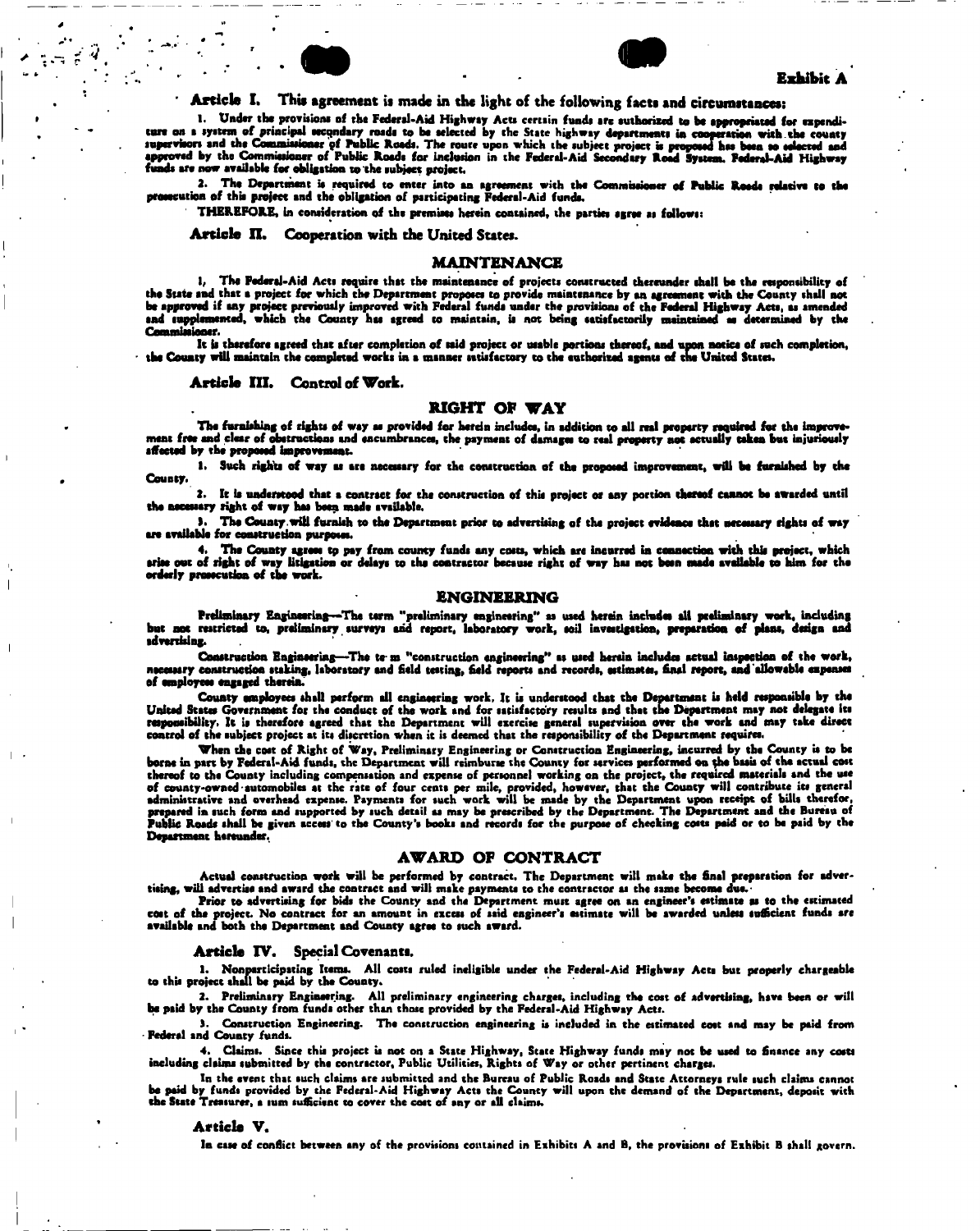### EXHIBIT B

ARTICLE VI - Location of Project & Brief Description of Work Proposed: Approved Federal-aid Secondary Project  $S-1015(4)$ , in Santa Clara County, covering proposed two and four-lane grade, pave and . bridge (stage construction) on CAPITOL EXPRESSWAY between Almaden Expressway and Narvais Road near San Josei net length 0.9 mile. ARTICLE VII - Funds to be used for the Project: 1. The estimated cost of the project covered by this Agreement is: PRELIMINARY ENGINEERING .  $\qquad 31.500.00$ Contract Items \$493,127.00<br>Supplemental Work 12,388.00 Supplemental Work Subtotal \$505,515.00<br>25,185.00 .25 Contingencies CONTRACT TOTAL CONTRACT TOTAL \$530,700.00<br>CONSTRUCTION ENGINEERING (State-furnished) 2,000.00 CONSTRUCTION ENGINEERING (State-furnished) TOTAL  $$534,200.00$ 

2. On the basis of the above estimate, this projeot will be financed as follows:

| Federal-aid Secondary Funds                     | \$196,238.00                |
|-------------------------------------------------|-----------------------------|
| State Highway Matching Funds                    | $\sqrt{3133}$ , 462.00      |
| County Funds deposited to date for this project | \$ 1,500.00<br>\$183,000.00 |
| County Funds to be deposited                    |                             |
| County Funds to be transferred from completed   |                             |
| FAS projects                                    | \$20,000.00                 |

The actual funds for the project will be set up after the bids for the work have been opened, and shall be on the basis of contract prices. The amounts shown under-the various categories of Paragraph 2, above, may be adjusted from time to time as the needs of the parties make it desirable, provided that the balances available in any category, the total estimated project cost, or the maximum legal pro rata are not exceeded.

4. The County may, prior to opening of bids, deposit with the Division of Highways the amount shown in Paragraph 2, above, to permit prompt award of a contract on the basis of the lowest satisfactory bid within the estimate contained in this agreement. The Department will refund or transfer to' other- county projects, any portion of such deposit not required for this project. The County agrees, in any event, to deposit with the Division of Highways' the above amount, or such lesser amount as.may be required to award a contract on the basis of the lowest satisfactory bid, within five.days of being notified of the amount of the bid and the proposed financing.

5. The County authorizes the transfer of funds from the savings in County deposits with the Division of Highways for completed projects, in the amount shown in Paragraph 2, above.

ARTICLE VIII - Special Covenants:

This project has been approved by the Bureau of Public Roads as stage construction. The County agrees to complete the Improvement to the final stage with or without Federal participation.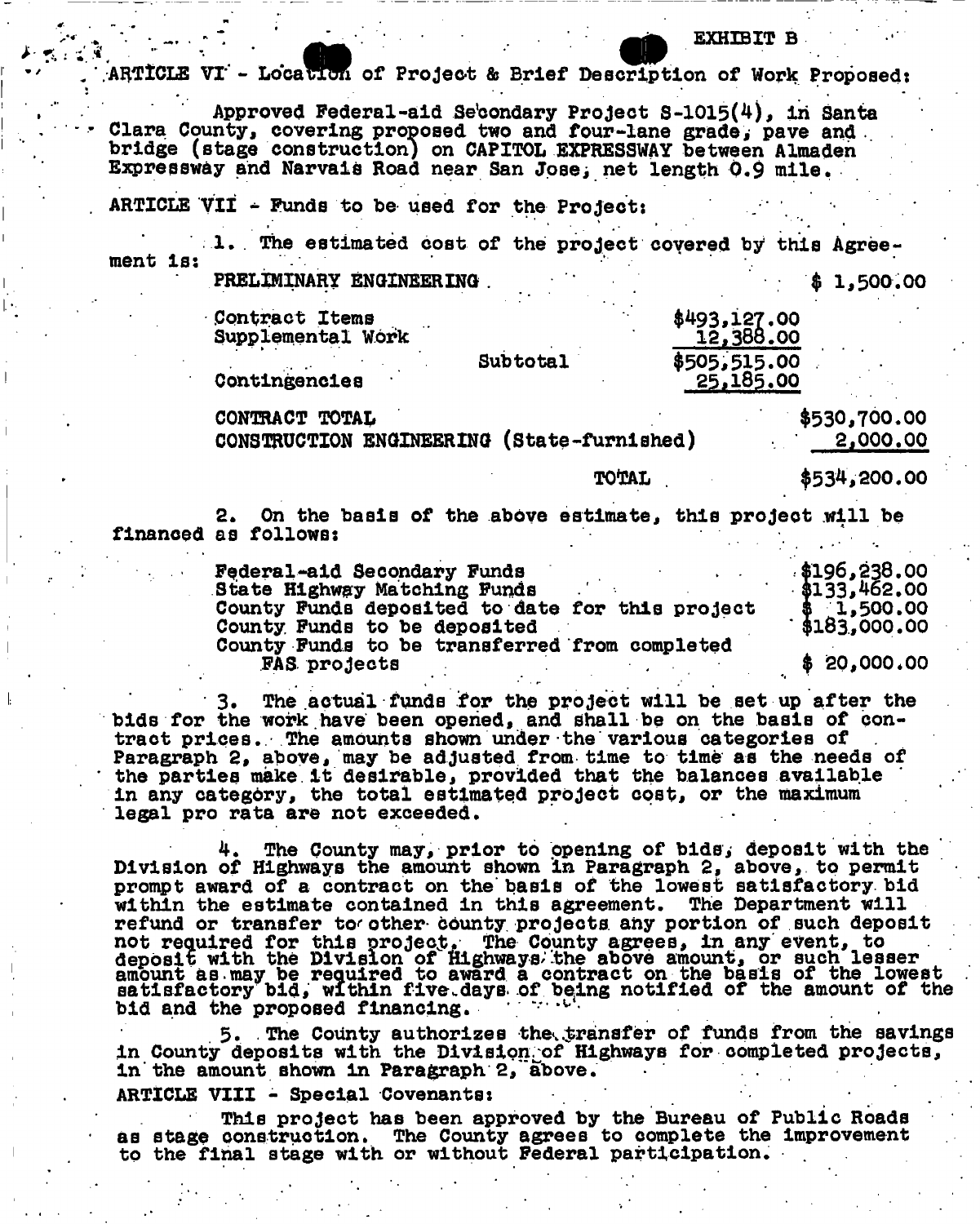RESOLUTION OF THE BOARD OF SUPERVISORS AUTHORIZING CONSTRUCTION OF A PORTION OF CAPITOL EXPRESSWAY

The Board of Supervisors of the County of Santa Clara, State of California, hereby authorize the Chairman of this Board to execute oh behalf of the County of Santa Clara that certain agreement between the State of California, Department of Public Works (Division of Highways) and the County of Santa Clara providing for the construction of a portion of Capitol Expressway, said agreement being more particularly described as "County-State Agreement No- 26, Federal-Aid Secondary Roads" and being Federal Project S-1015(4).

PASSED AND ADOPTED by the Board of Supervisors of the County **AUG 3 1 1984** of Santa Clara, State of California, on by the following vote:

Supervisors Levin Della Maggiore Spangler Mehrkens Sanches **AYES:** NOES: Supervisors None ABSENT: Supervisors None

the Board of Supervisors

| ATTEST: JEAN PULLAN, Clerk<br>of the Board of Supervisors |
|-----------------------------------------------------------|
|                                                           |
| Lean (Tallan                                              |
|                                                           |

JRK:gmw 8-17-64

| AUG 31 1964                       |
|-----------------------------------|
| ADOPT: <u>Ulls</u> YES: LD M S SZ |
| ABSTAINS:<br>NO: .                |
| ABS_NT:                           |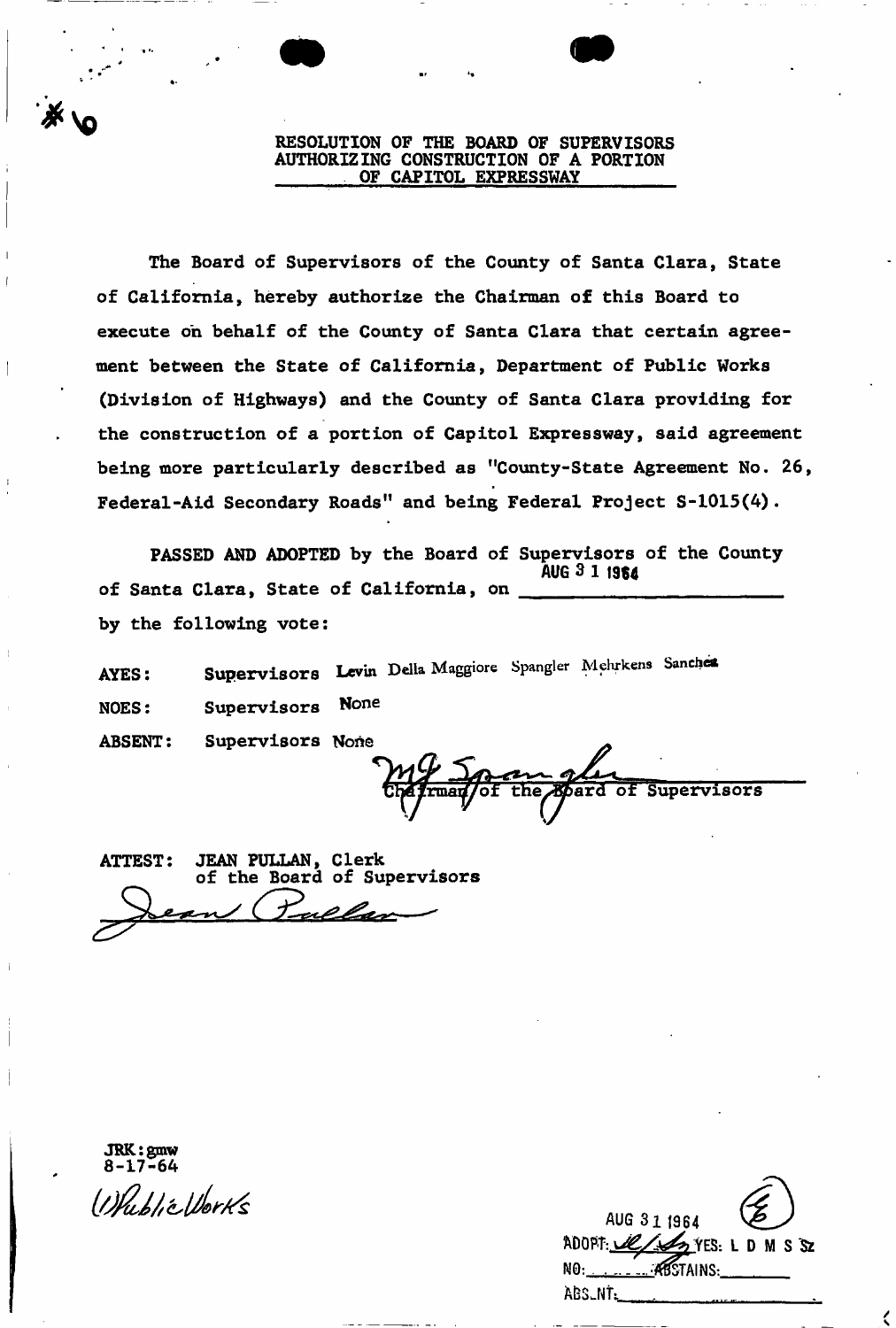STATE OF CALIFORNIA-HIGHWAY TRANSPORTATION AGENCY **EDITION CONTACT CONTACT CONTACT CONTRACT CONTRACT CONTRACT CON** 



DEPARTMENT OF PUBLIC WORKS **' DIVISION OF HIGHWAYS**  P.O. BOX 3366 R1NCON ANNEX, SAN FRANCISCO 94119

September 18, 1964

04-SC1-1015-CR  $S-1015(4)$ Capitol Expressway

Mr. James T. Pott Director of Public Works County of Santa Clara 20 West Hedding Street San Jose 10, California

 $\mathbf{C}$ 

Dear Mr. Pott:

 $\mathbf{I}$ 

 $\overline{1}$ 

Attached for use in conforming your file copy is. one. counterpart of County-State Agreement **#26**  executed by the County on August 31, 1964, and now executed on behalf of the State.

The Agreement applies to FAS Project S-1015(4), on Capitol Expressway between Almaden Expressway and Narvais Road near San Jose,

Yours very truly,

*m* 

Alan S. Hart District Engineer

 $\mathbf{By}$ 

Allen M. Fortney City and County Cooperative Projects Enginedr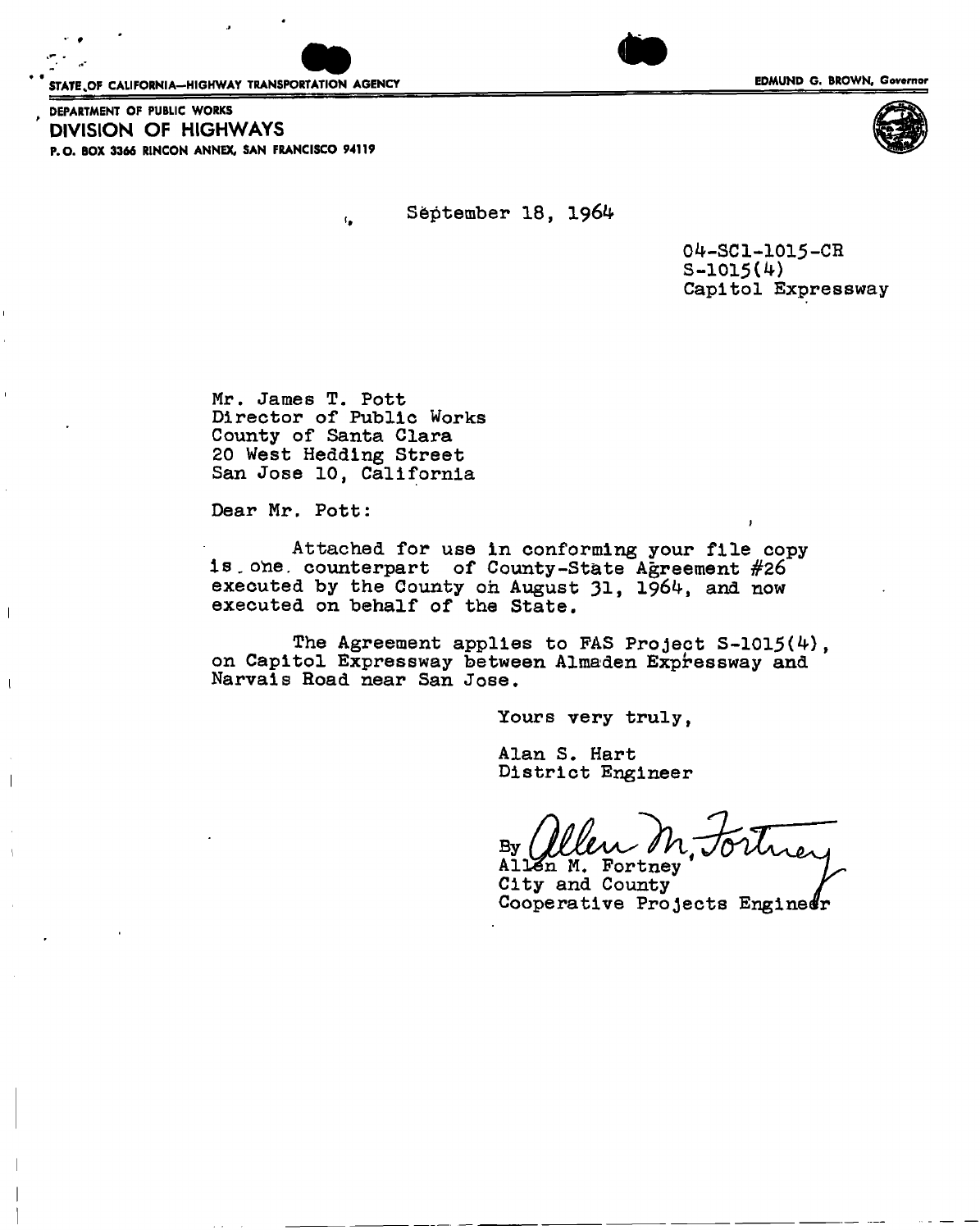

 $\dot{I}$ 

 $\bar{t}$ 

 $\boldsymbol{l}$ 

د،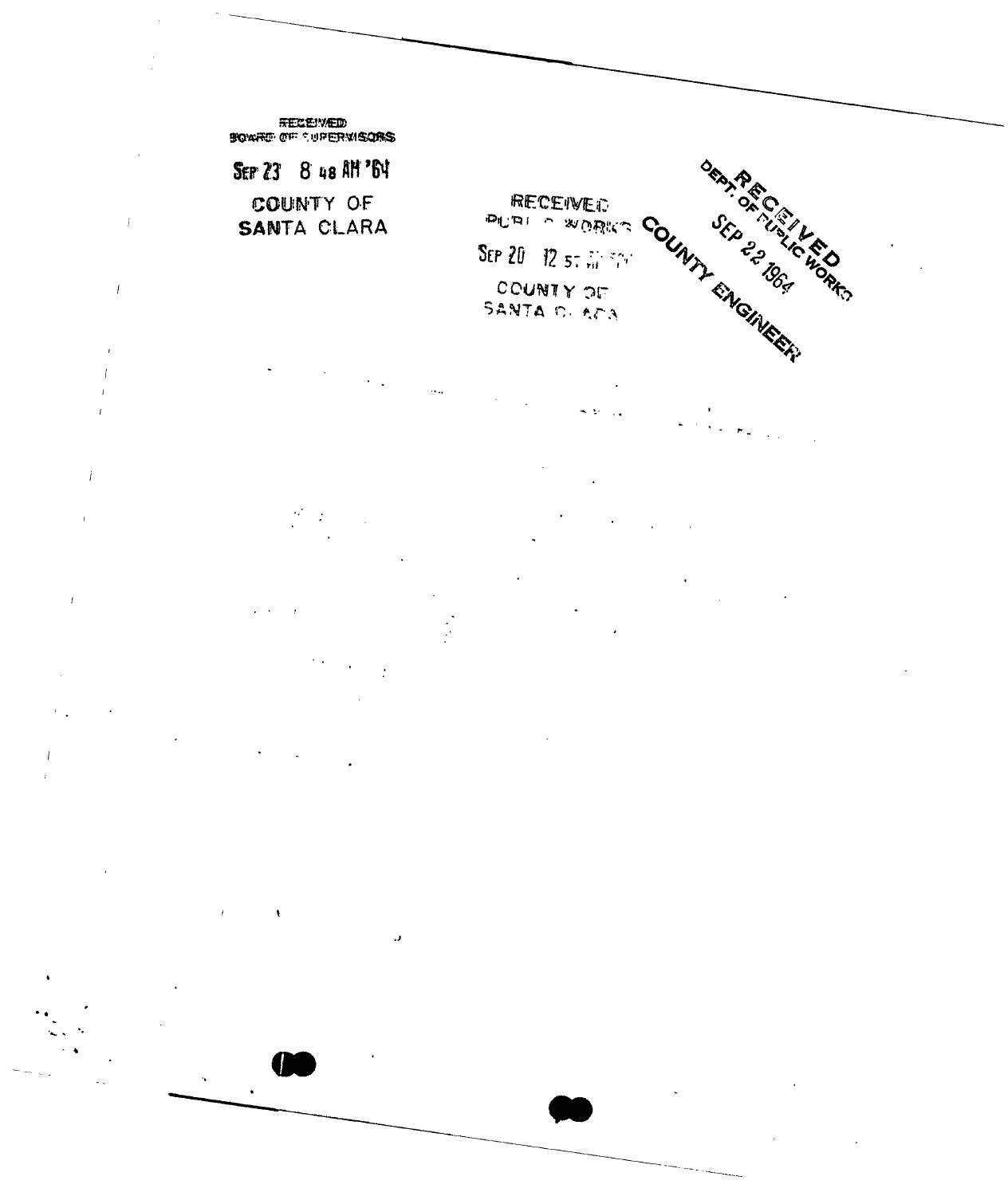**September 2, 1964** 

Mr. Alan **8. Hart District Engineer Division of Highways, District XV XV<\*8C1-1015-CR P. 0. Box 3366, Rincon Annex 8\*1015(4)**  San Francisco, California **Atti Allen M, Portney** 

Subject: Capitol Expressway, Unit I, between Almaden Expressway and Narvais Road

**Dear Mr. Harti** 

**Enclosed you will find the original and two copies of an agreement between the County of Santa Clara and the State of California providing for joint financial participation in the construction of the Capitol Expressway between Almaden Expressway and filarvais Road.** 

**The Board of Supervisors at its regularly scheduled meeting on August 31, 1964, adopted a Resolution authorising its Chairman to execute this agreement on behalf of the County. Enclosed are two certified copies of this Resolution for your use.** 

**After execution of the agreement on behalf of the State of California we would appreciate your returning one fully executed copy to this office.** 

**Very truly yours,** 

**BOARD OP SUPERVISORS** 

**Mrs. Jean Pullan Cleric of the Board** 

**JPsDMRiKb Ends. CCi Public Works**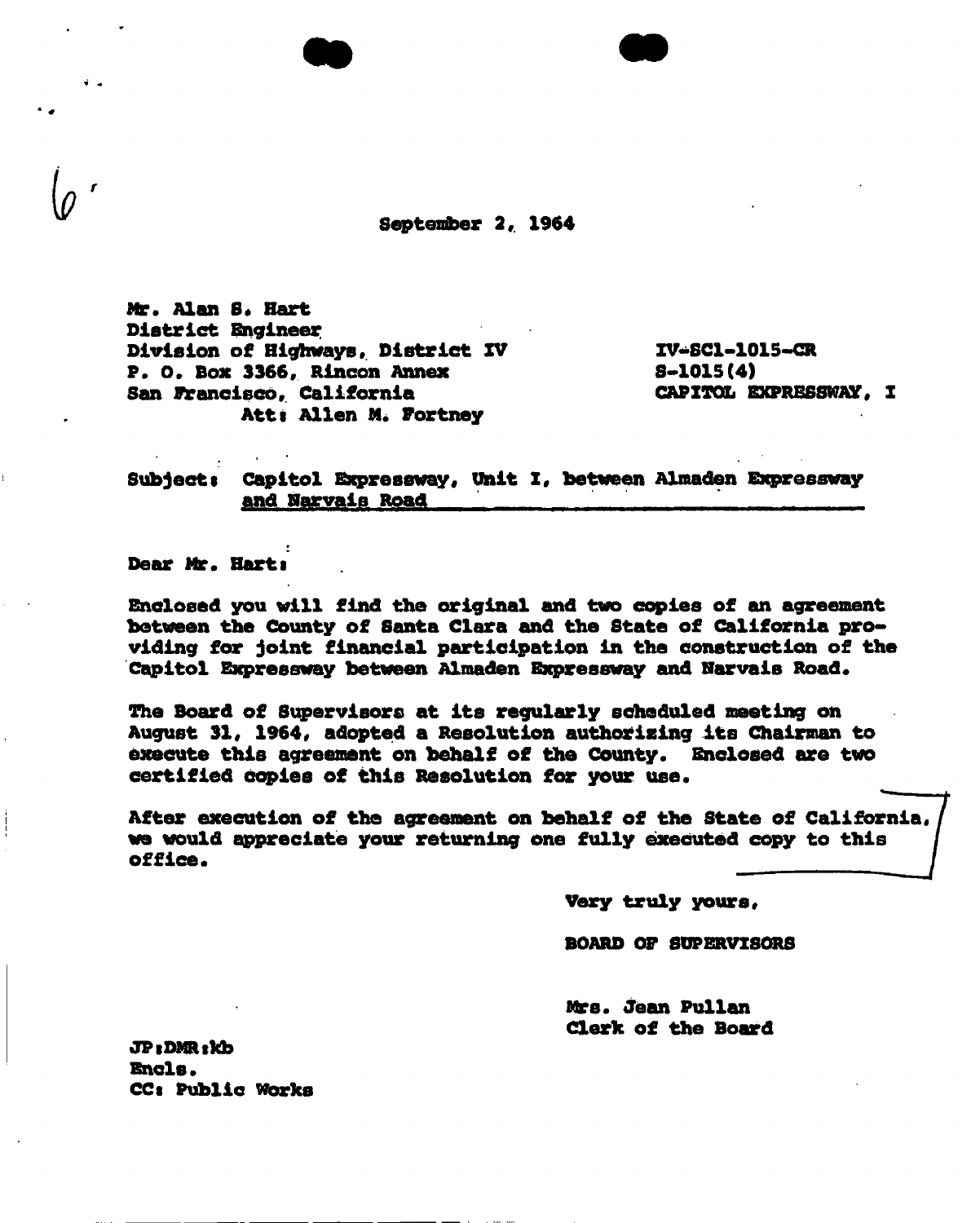| county $ $ of santa clara | S.D. 2                                                                           |
|---------------------------|----------------------------------------------------------------------------------|
| Q<br>О                    | TRANSMITTAL MEMORANDUM<br>DEPARTMENT OF PUBLIC WORKS<br>August 21, 1964<br>DATE: |

FOR: BOARD OF SUPERVISORS AGENDA OF August 31, 19 64

**FROM:** Steffani, Design, Public Works

## **TITLE:**

FAS Agreement with State of California for Capitol Expressway Unit I, between Almaden Expressway & Narvais Road

## **DESCRIPTION:**

This agreement provides joint financial participation between the County and the State for Capitol Expressway Unit I between Almaden Expressway and Narvais Road. Exhibit B contains a description of the work and a breakdown of the financing.

Attached are the original and three copies of the agreement and the original and three copies of the authorizing resolution.

After execution by the Board, the original and two copies of the agreement with authorizing resolutions attached should be forwarded to:

Alan S. Hart District Engineer Division of Highways - District **IV**  P.O. Box 3366 - Rincon Annex San Francisco, California 94119 Attn: Mr. Allen M. Fortney

The date upon which the County executed the agreement should be included in the transmittal letter.

755 **JAMES T. POTT, COUNTY ENGINEER** 



| AGENDA DATA         |
|---------------------|
| DATE:               |
| ITEM NO:            |
| <b>BOARD ACTION</b> |
|                     |
|                     |

**APPROVED:**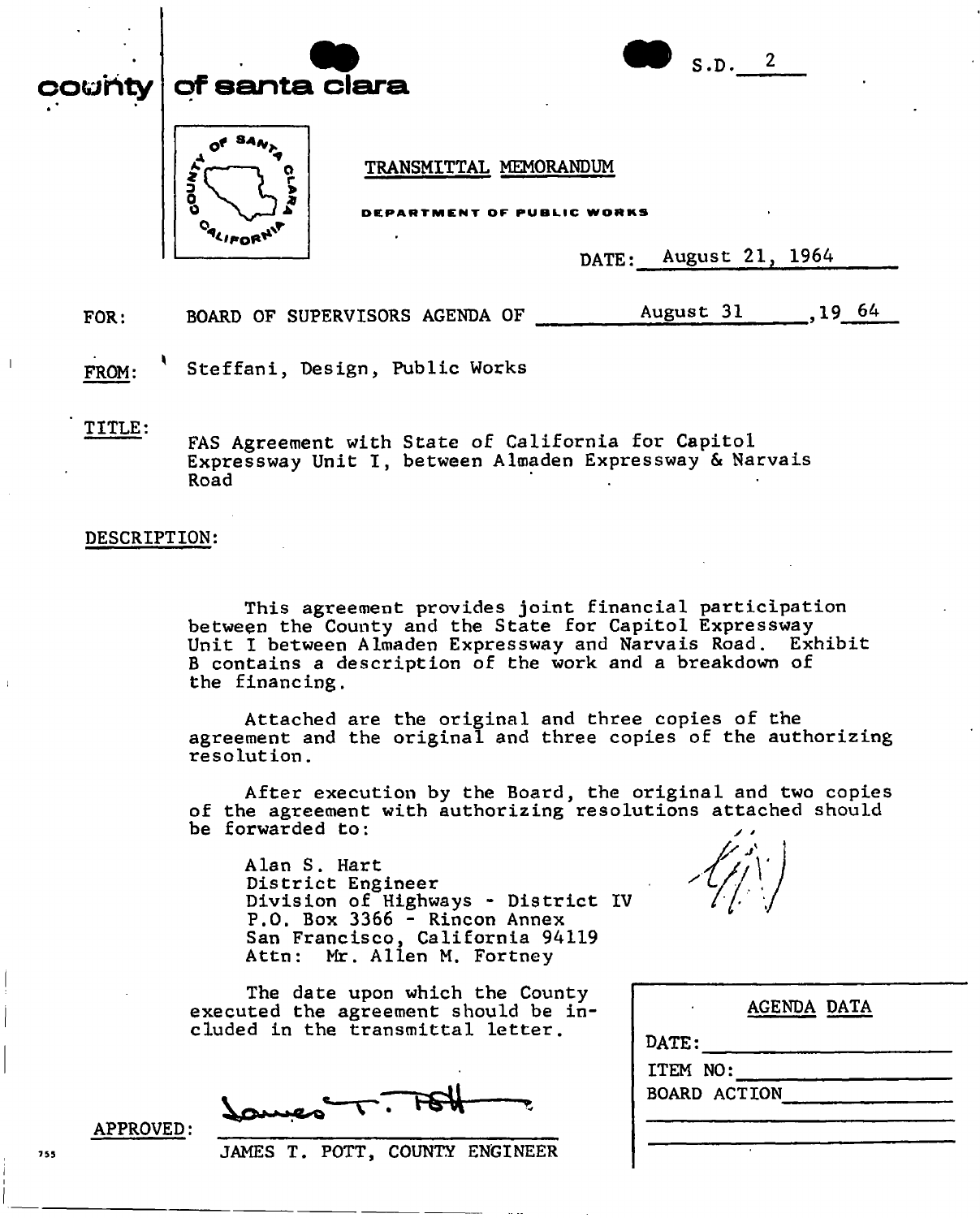**V**<br>
STATE OB CALIFORNIA—HIGHWAY TRANSPORTATION AGENCY **EDMUND G. BROWN, Governor** 

DEPARTMENT, OF PUBLIC WORKS **DIVISION OF HIGHWAYS**  P.O. BOX 3366 RINCON ANNEX, SAN FRANCISCO 94119

August 11, 19614



IV-SC1-1015-CR  $S-1015(4)$ CAPITOL EXPRESSWAY Conf. Reports

Mr. James T. Pott Director of Public Works County of Santa Clara 20 West Hedding Street San Jose, California

Dear Mr, Pott

Attached are the original and 3 copies. of County-State Agreement No. 26 covering the proposed grading, paving, and bridge on CAPITOL EXPRESSWAY grading, paving, and origge on CAPITOL EXPRESSWAI between Almaden Expressway and Narvais Road near San Jose, FAS Project S-1015( $l_1$ ), in Santa Clara County.

Please process this Agreement in the usual manner, returning to this office, the original and 2 copies, attaching to each a copy of the authorizing Resolution,

Please indicate in your transmittal letter the date upon which the County executed the Agreement,

The right of way for this project has not yet been certified. Early submittal of the County's right of way certificate will avoid delay in advertising

The attached tabulation indicates the status of funds available to Santa Clara County for the financing of this project.

Yours very truly,

Alan S. Hart District Engineer By *Collean Mi* nei

Allen<sup>/M</sup>. Fortney  $City$  and  $County$  ( Cooperative Projects Engine^